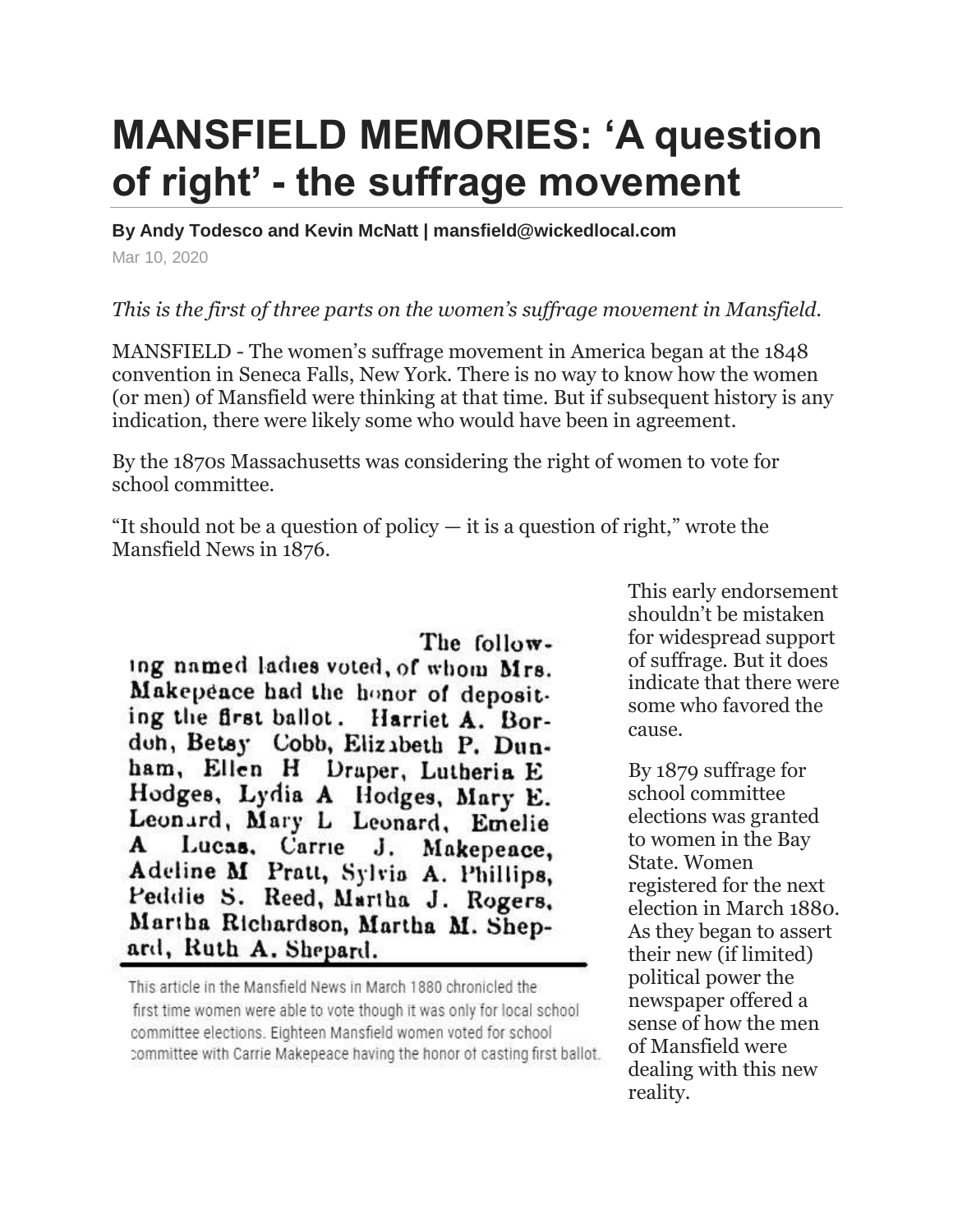"Mansfield husbands don't object much unless they come short on meals, or the baby claims too much of their attention, while the mother is out on political matters."

The big moment came in early March 1880, the first time women voted in a local election. Eighteen Mansfield women voted for school committee with Carrie Makepeace having the honor of casting the first ballot. Samuel Brown was elected. Observers credited his victory to the women's bloc.

As the women cast their votes, "all shades of expression were visible" on their male counterparts. They ranged from "those glad that even a partial right of suffrage had been granted, those who were of the barely willing class, those who believe in degrading rather than elevating women, and those who were supremely disgusted at the whole thing."

One discouraged gentleman was heard to say, "Well, they've let down the bars no knowing what length they'll go now."

As the years passed women continued to press for universal suffrage. In 1882 a letter was published locally by three suffragists from Boston decrying the fact some candidates for statewide office wished to continue to hold women "where the law now holds them, as the political equals of idiots, lunatics and felons."



In May 1914, Rabbi Charles Fleischer of Boston spoke at the town hall in favor of women's suffrage.